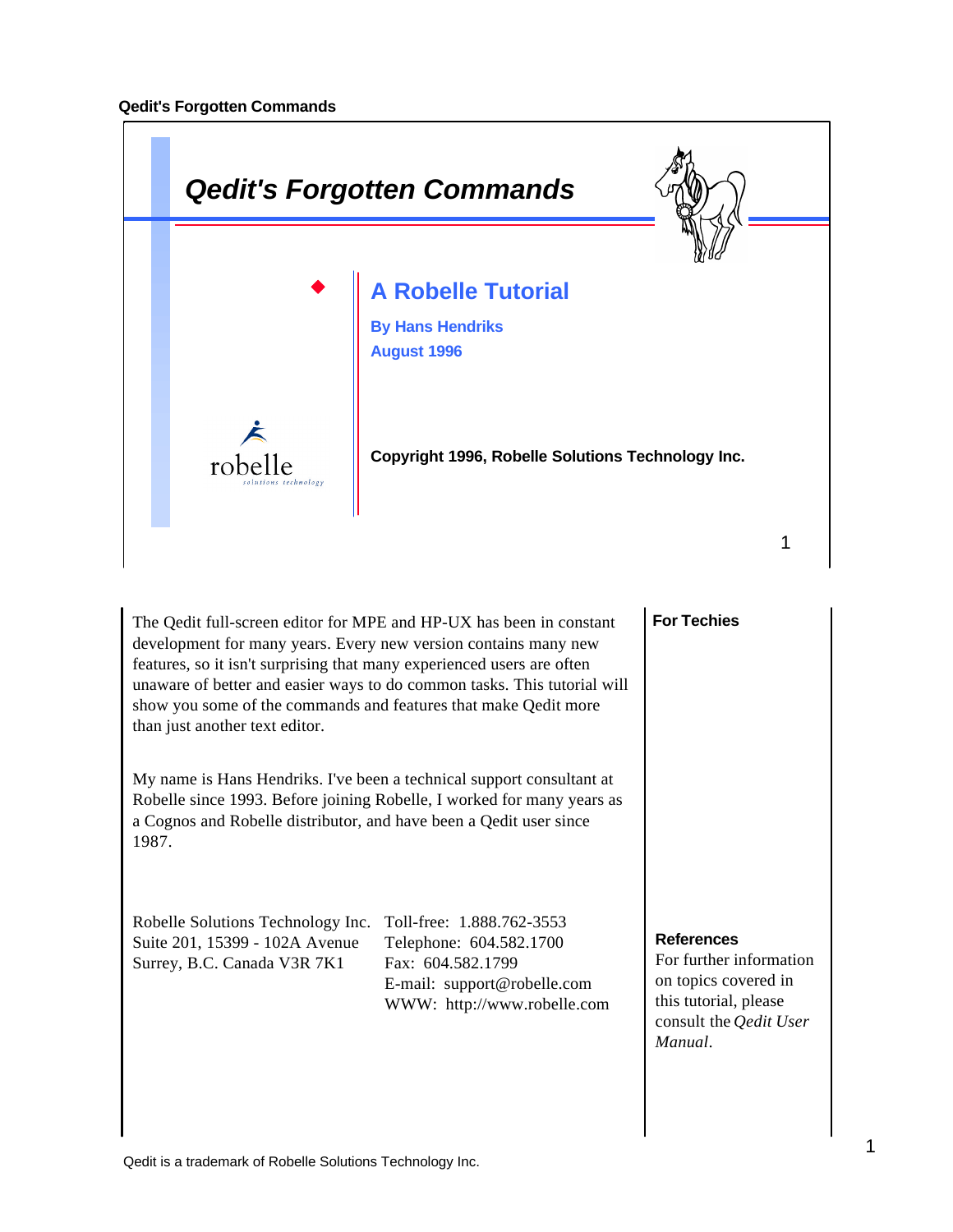## *What's Inside*

|                                   | Page |  |
|-----------------------------------|------|--|
| Line or command mode functions    | 3    |  |
| $\blacksquare$ Working with files | 5    |  |
| Hold files (Qedit's clipboard)    | 6    |  |
| ■ Strings and patterns            | 7    |  |
| $\blacksquare$ Formatting text    | 10   |  |
| ■ Column editing                  | 13   |  |
| Revising and repeating commands   | 14   |  |
| ■ Full-screen editing             | 16   |  |
| ■ Customizing Qeditmgr            | 18   |  |
|                                   |      |  |

This tutorial focuses on some of Qedit's many small features, rather than on a single, big block of functionality. It's broken down into three main areas: Line mode commands (also applicable on the homeline in fullscreen mode), text formatting or word processing commands, and fullscreen mode tricks and techniques.

This session is an opportunity for experienced users to share tips and techniques, so please feel free to contribute. Your ideas will make it interactive, interesting, and more valuable.

#### **For Techies**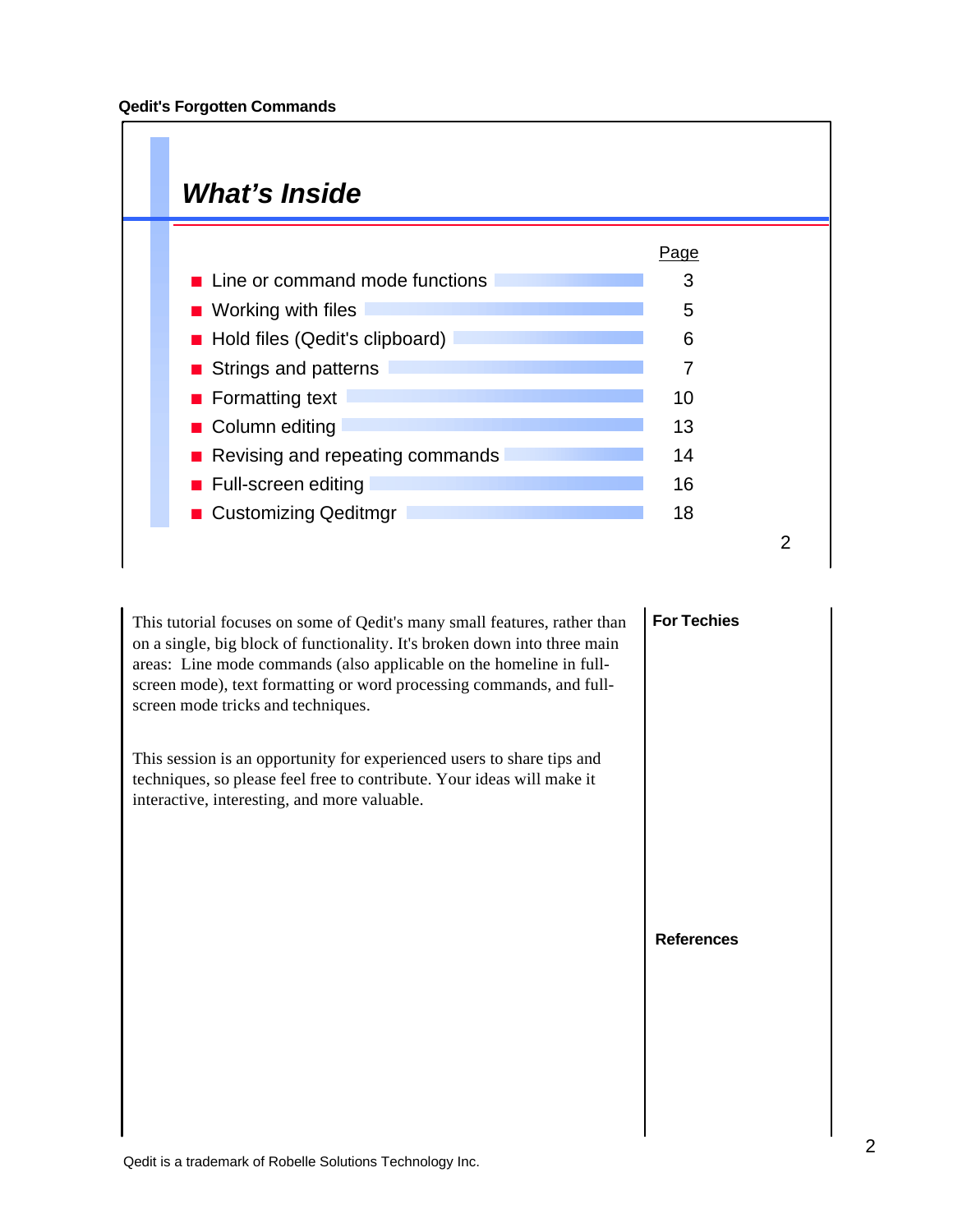

| Qedit commands can be reduced to the minimum number of characters<br>that uniquely identify them. In addition, you can use a number of other<br>shortcuts that save typing. This slide contains a table of shortcut keys. To<br>view them on-line, type helpq shortcuts or hq s. | <b>For Techies</b> |
|----------------------------------------------------------------------------------------------------------------------------------------------------------------------------------------------------------------------------------------------------------------------------------|--------------------|
| Other shortcuts include the Qedit function keys that operate in Line<br>mode, as well as in Visual mode. For example, F5 and F6 page through a<br>file backward and forward respectively, and F3/F4 perform string<br>searches.                                                  |                    |
| Use " $\frac{1}{2}$ ": in column 1 to turn memory lock On, and " $\frac{1}{2}$ " to turn memory<br>lock Off.                                                                                                                                                                     |                    |
|                                                                                                                                                                                                                                                                                  | <b>References</b>  |
|                                                                                                                                                                                                                                                                                  |                    |
|                                                                                                                                                                                                                                                                                  |                    |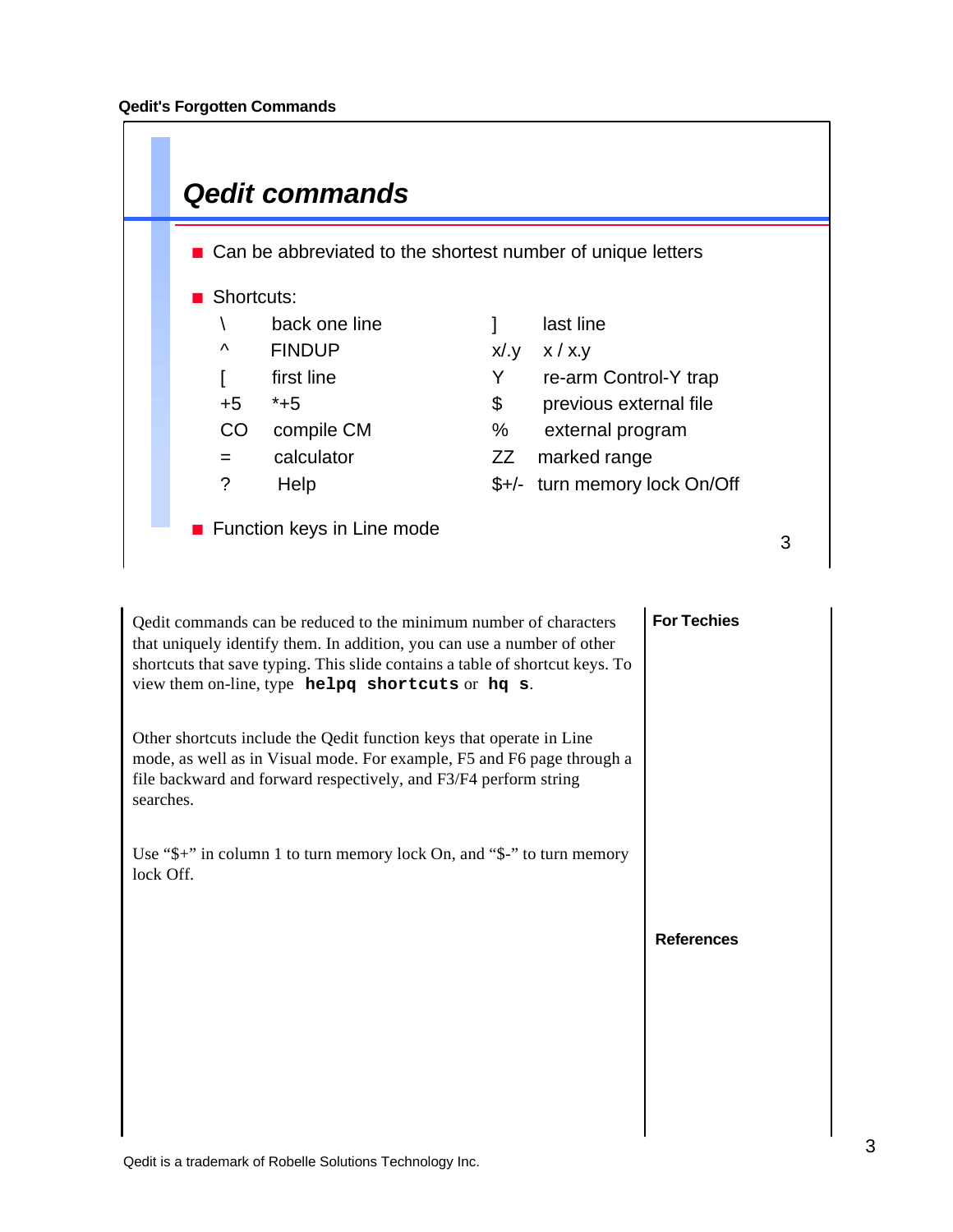

| You can change the defaults of the shortcut characters by setting Zip:                                                                                                                                    | <b>For Techies</b>                                             |
|-----------------------------------------------------------------------------------------------------------------------------------------------------------------------------------------------------------|----------------------------------------------------------------|
| set zip []@{} {default Zip list}                                                                                                                                                                          |                                                                |
| The position of these characters represents the following arguments:                                                                                                                                      |                                                                |
| first line<br>last line<br>all lines<br>$^{\,a}$<br>left indentation, used with AddJ<br>right indentation, used with AddJ                                                                                 |                                                                |
| You can specify an optional sixth character that represents <i>auto-modify</i> .<br>A command or input line that ends with the auto-modify character is<br>redisplayed for editing before it is executed. |                                                                |
| Z can save and execute commands that are up to 80 characters long,<br>including several commands separated by semicolons. If you pass<br>parameters when you use Z, they are appended to its value.       | <b>References</b><br>For an example of a<br>Qeditmgr file, see |
| You can customize your Qedit environment by adding the Set commands<br>to your Qeditmgr file.                                                                                                             | page 18.                                                       |
|                                                                                                                                                                                                           |                                                                |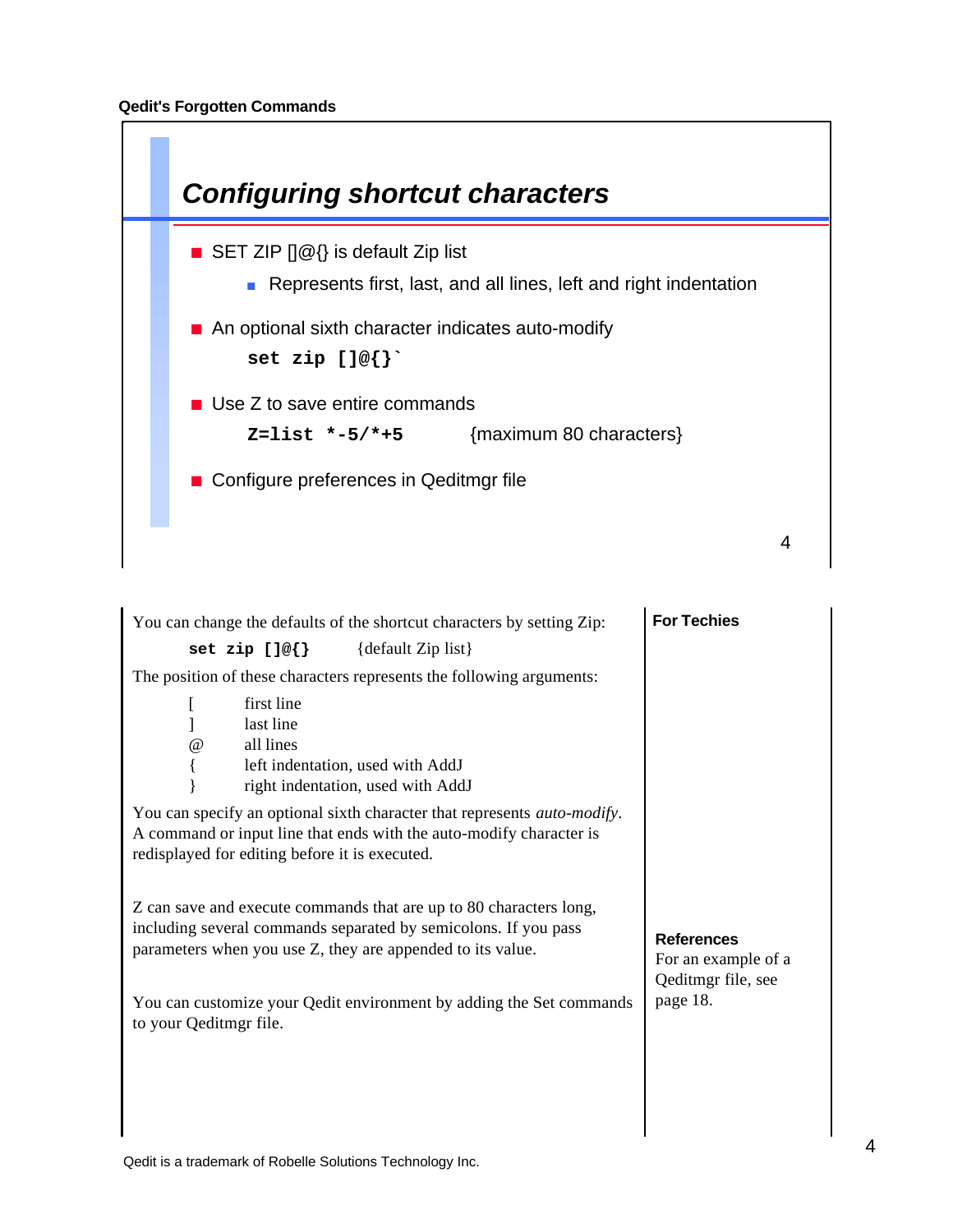

| Q edit edits one file at a time. It also keeps track of up to 10 previously<br>opened files $(*, *-1, *-2, etc.),$ and the last external file referenced $(\$)$ . It<br>is easy to toggle between the current and the previous files with $\circ *$ ,<br>• *-5, etc. It is also easy to list and add lines from external files by<br>using the "\$" shortcut.                                                                                                                                      | <b>For Techies</b> |
|----------------------------------------------------------------------------------------------------------------------------------------------------------------------------------------------------------------------------------------------------------------------------------------------------------------------------------------------------------------------------------------------------------------------------------------------------------------------------------------------------|--------------------|
| /list template.doc                                                                                                                                                                                                                                                                                                                                                                                                                                                                                 |                    |
| $\sqrt{add} 20 = $ 1/10$                                                                                                                                                                                                                                                                                                                                                                                                                                                                           |                    |
| When you open a file, Q edit assumes that you want to make changes, so<br>it opens the file with write access. This immediately updates the file's<br>"modified date". You can override this by specifying ", Defer" when<br>opening the file.                                                                                                                                                                                                                                                     |                    |
| /open rdfile, defer {or Open Sdfile, Browse}                                                                                                                                                                                                                                                                                                                                                                                                                                                       |                    |
| When you make a change to the file (Add, Modify, or Delete), Qedit<br>reopens the file with write access. You can control the default open<br>mode with                                                                                                                                                                                                                                                                                                                                            | <b>References</b>  |
| /set open defer ON OFF                                                                                                                                                                                                                                                                                                                                                                                                                                                                             |                    |
| While Qedit always tries to remember the characteristics of files opened<br>with the Text command, it ignores file labels by default. You can<br>override this default by either specifying <b>labels</b> in your Text<br>command, or changing the default with Set Work Labels On. If Labels<br>becomes the default, Qedit copies the labels from the Text file and saves<br>them when you use the Keep command. This default enables you to edit<br>labelled files, such as PowerHouse subfiles. |                    |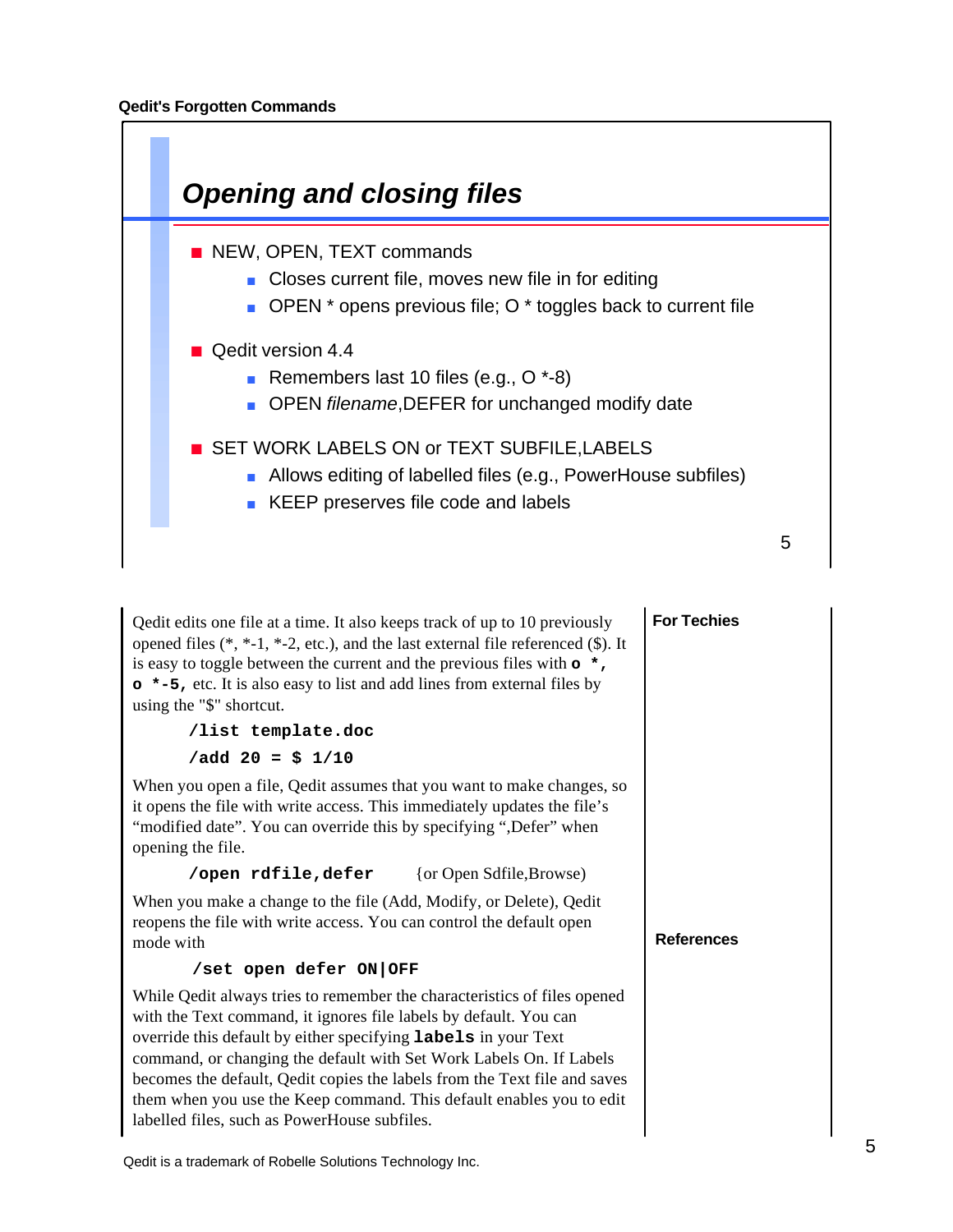

| Qedit makes it easy to move and copy text within, and between files. It<br>provides two easy ways to repeatedly use the same text.                                                                                                                                                                 | <b>For Techies</b> |
|----------------------------------------------------------------------------------------------------------------------------------------------------------------------------------------------------------------------------------------------------------------------------------------------------|--------------------|
| You can explicitly copy text to the Hold file by way of the Hold<br>command. For example, you may have a template of a coding procedure<br>that you want to repeatedly insert and edit while developing a program.<br>You can put the template into the Hold file and copy it when required.       |                    |
| Whenever you add a range of lines to a file, Qedit first copies the lines to<br>the Hold0 file. Then it counts the lines to determine the required line<br>number increment for the file. If you need to repeatedly add the same<br>lines, you can reference this Hold file directly. For example, |                    |
| $\sqrt{add}$ 27 = hold0                                                                                                                                                                                                                                                                            |                    |
| Remember that the next Add operation with a line range will overwrite<br>the contents of the Hold0 file.                                                                                                                                                                                           | <b>References</b>  |
|                                                                                                                                                                                                                                                                                                    |                    |
|                                                                                                                                                                                                                                                                                                    |                    |
|                                                                                                                                                                                                                                                                                                    |                    |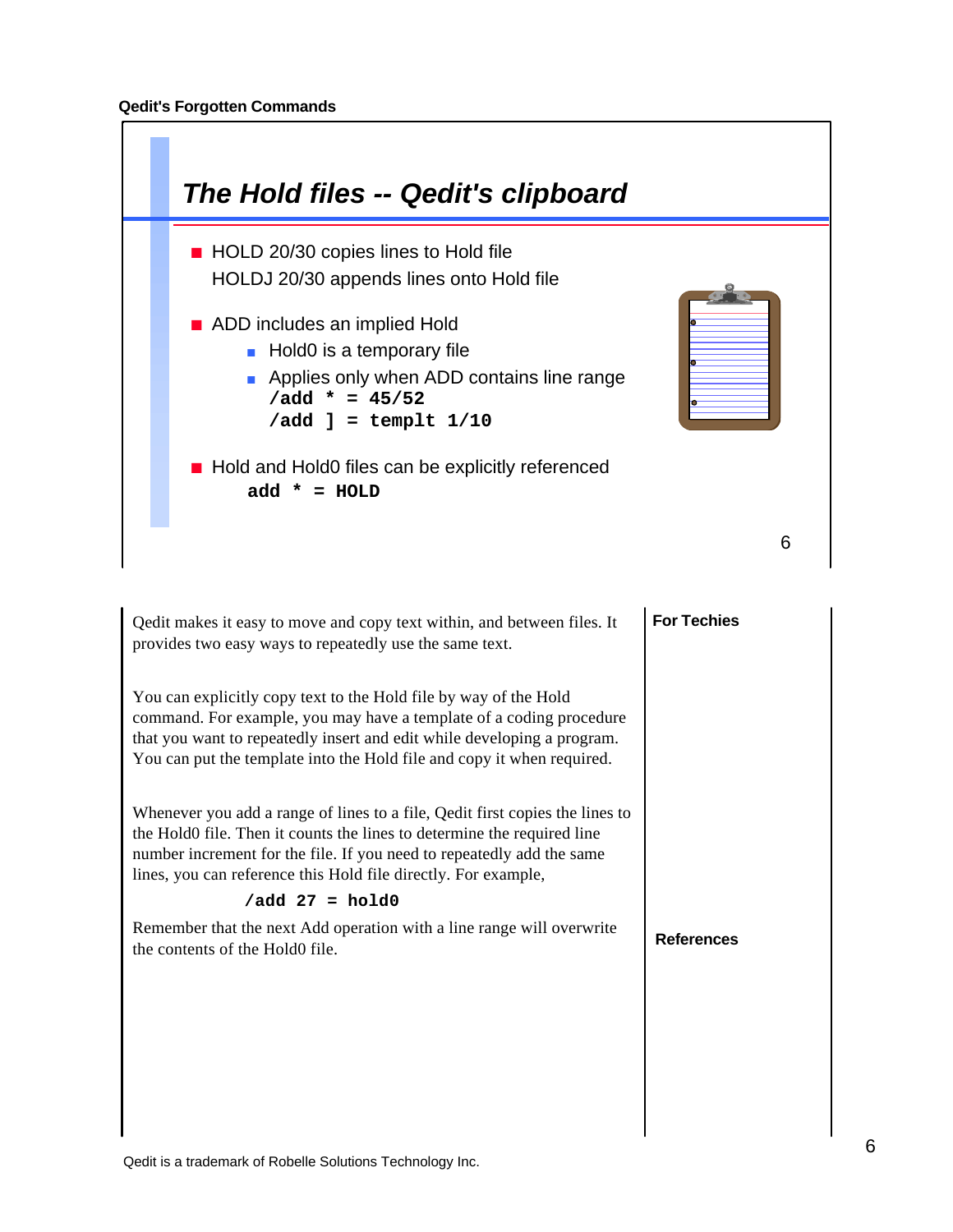

|           | Strings play a variety of roles in Qedit. They can be delimited by quotes<br>or by any of the following special characters:                                                                                                                                                                                | <b>For Techies</b> |
|-----------|------------------------------------------------------------------------------------------------------------------------------------------------------------------------------------------------------------------------------------------------------------------------------------------------------------|--------------------|
| $\#$<br>> | vertical bar<br>tilde<br>underscore<br>exclamation mark<br>pound sign<br>greater than sign                                                                                                                                                                                                                 |                    |
| $\&$      | ampersand<br>colon<br>Most Qedit commands accept a string as a line range qualifier, in which<br>case the commands apply only to lines that contain the string. This<br>includes the Change command which can have three types of strings:<br>change-from string, change-to string, and line range string. |                    |
|           |                                                                                                                                                                                                                                                                                                            | <b>References</b>  |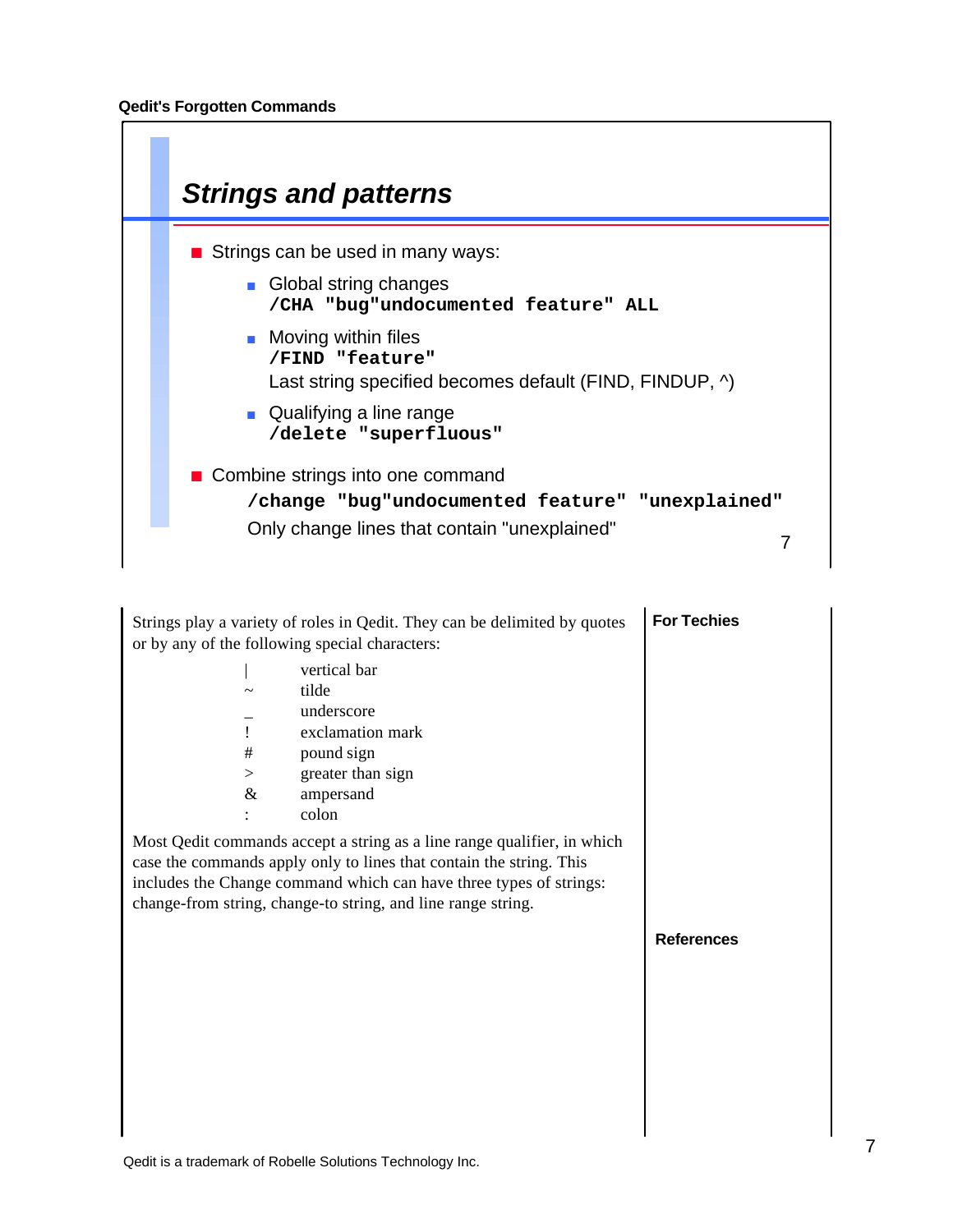

| By default, Qedit searches for matches to a string. If you specify<br>(nomatch), it reverses the logic and returns lines that do not match.<br>Likewise, you can restrict string searches to particular columns (e.g.,<br>10/40) or ignore the case of the string (Upshift option).<br>If the string represents a pattern, you can specify any of these valid<br>pattern characters: | <b>For Techies</b>          |  |
|--------------------------------------------------------------------------------------------------------------------------------------------------------------------------------------------------------------------------------------------------------------------------------------------------------------------------------------------------------------------------------------|-----------------------------|--|
| $^{\copyright}$                                                                                                                                                                                                                                                                                                                                                                      | anything, including nothing |  |
| #                                                                                                                                                                                                                                                                                                                                                                                    | single numeric digit        |  |
| ?                                                                                                                                                                                                                                                                                                                                                                                    | single alphanumeric digit   |  |
| ~                                                                                                                                                                                                                                                                                                                                                                                    | zero or more spaces         |  |
| Qedit ignores strings embedded within larger words when you use the<br>Smart option.                                                                                                                                                                                                                                                                                                 | <b>References</b>           |  |
|                                                                                                                                                                                                                                                                                                                                                                                      |                             |  |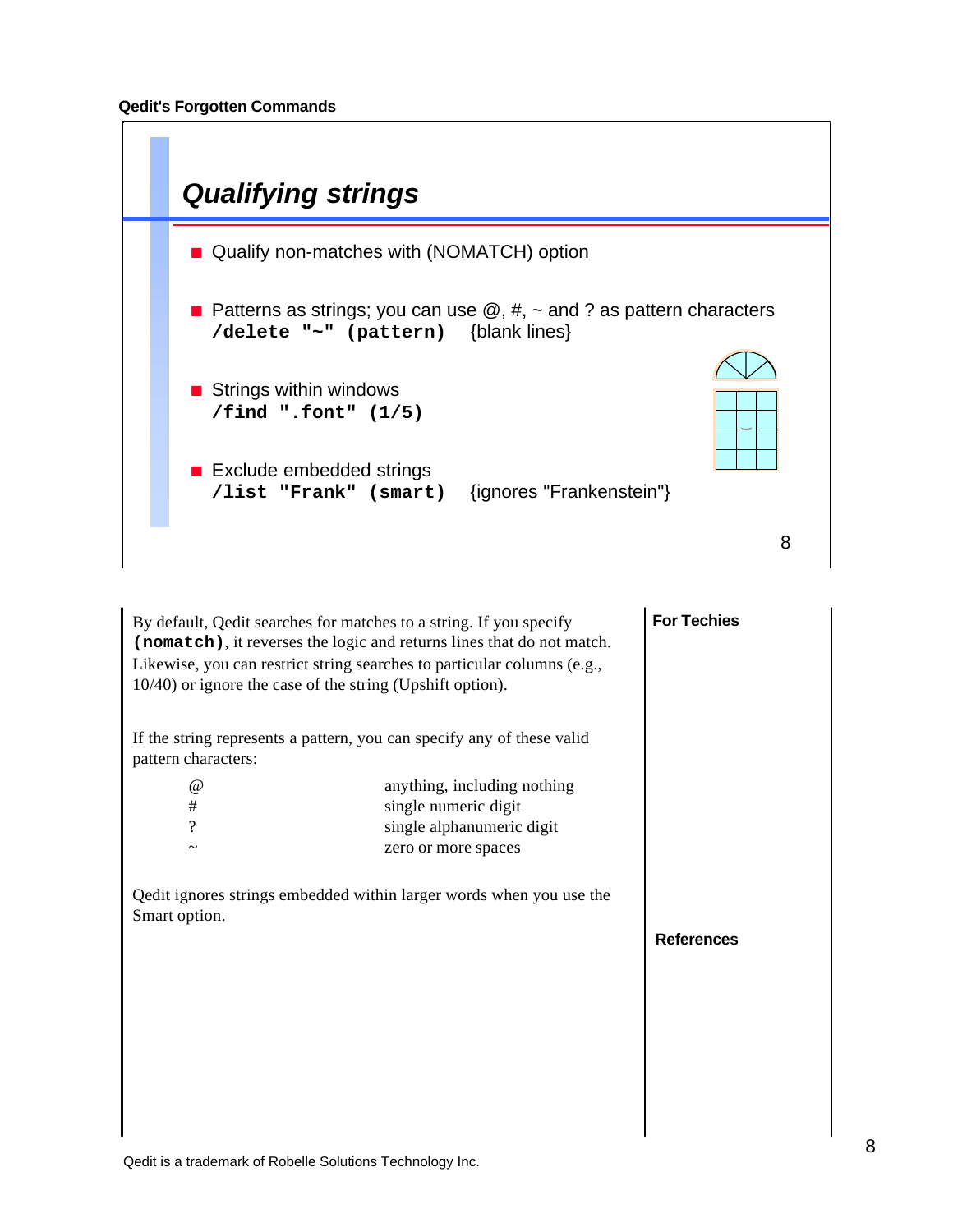

Qedit can edit non-printing characters by working with their decimal values. With Set Decimal On, any number prefaced with an apostrophe (') is interpreted as the character's decimal value.

When you edit files with escape sequences, it is often useful to change the escape characters to some readable character so that you can edit the text that follows. The Escoff command file in this slide changes escape (decimal 27) to " $\wedge$ ". Make sure the file does not already contain caret  $(\wedge)$ characters. How would you enhance this command file to check for preexisting carets?

HINT: Qedit sets the Qeditcount JCW to the number of lines processed by the last command. This JCW is only set by commands that can print a total: List, Delete, Add, Change, Append, Justify, Keep, Proc, and Text.

### **For Techies**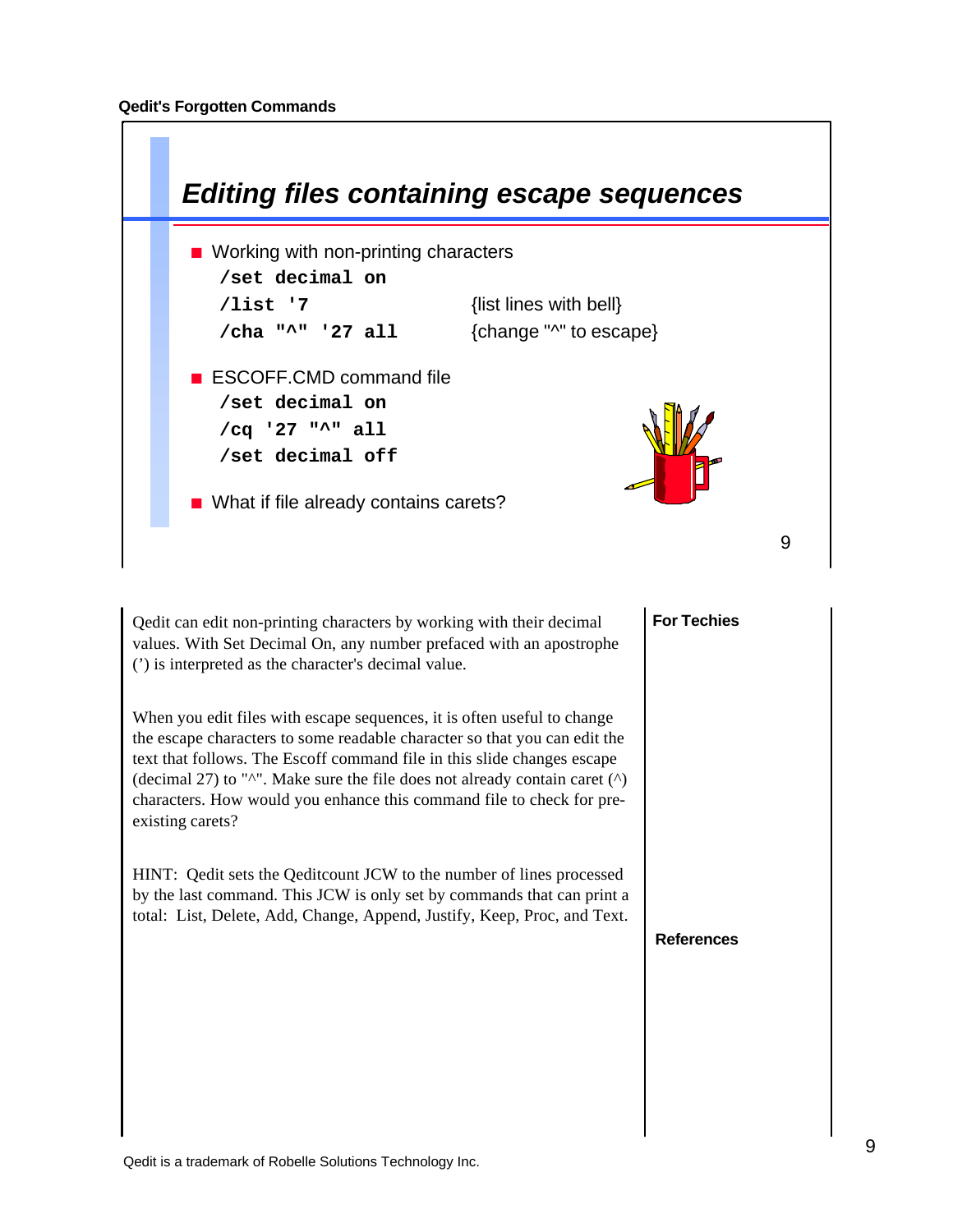

| Qedit was primarily developed as a home base for programmers. Since<br>programmers also have to do documentation, Qedit includes some text<br>formatting functions.                                                                                                                              | <b>For Techies</b> |
|--------------------------------------------------------------------------------------------------------------------------------------------------------------------------------------------------------------------------------------------------------------------------------------------------|--------------------|
| Set Wraparound On makes line overflow in the Add command more<br>friendly by splitting long lines between words. Use Control-C to start a<br>new paragraph, and Control-C twice to put a blank line between<br>paragraphs. To complete an Add operation, use a double slash $(\frac{1}{\ell})$ . |                    |
| By default, Set Wraparound On allows you to enter up to 256 characters<br>before pressing Return. You can increase this limit by specifying an<br>alternate number, as long as it does not exceed 5,000 (e.g., Set<br>Wraparound 1000).                                                          |                    |
| Note that this word wrap feature only works in Line mode. If you have<br>Reflection for DOS version 4.0 or higher, you can enable Reflection<br>word wrap in Visual mode with Set Visual Wordwrap On.                                                                                            | <b>References</b>  |
| By default, the Add command inserts lines after the current line. You can<br>use Set Addcurrent Off to change this default so that new lines are added<br>to the end of the file.                                                                                                                |                    |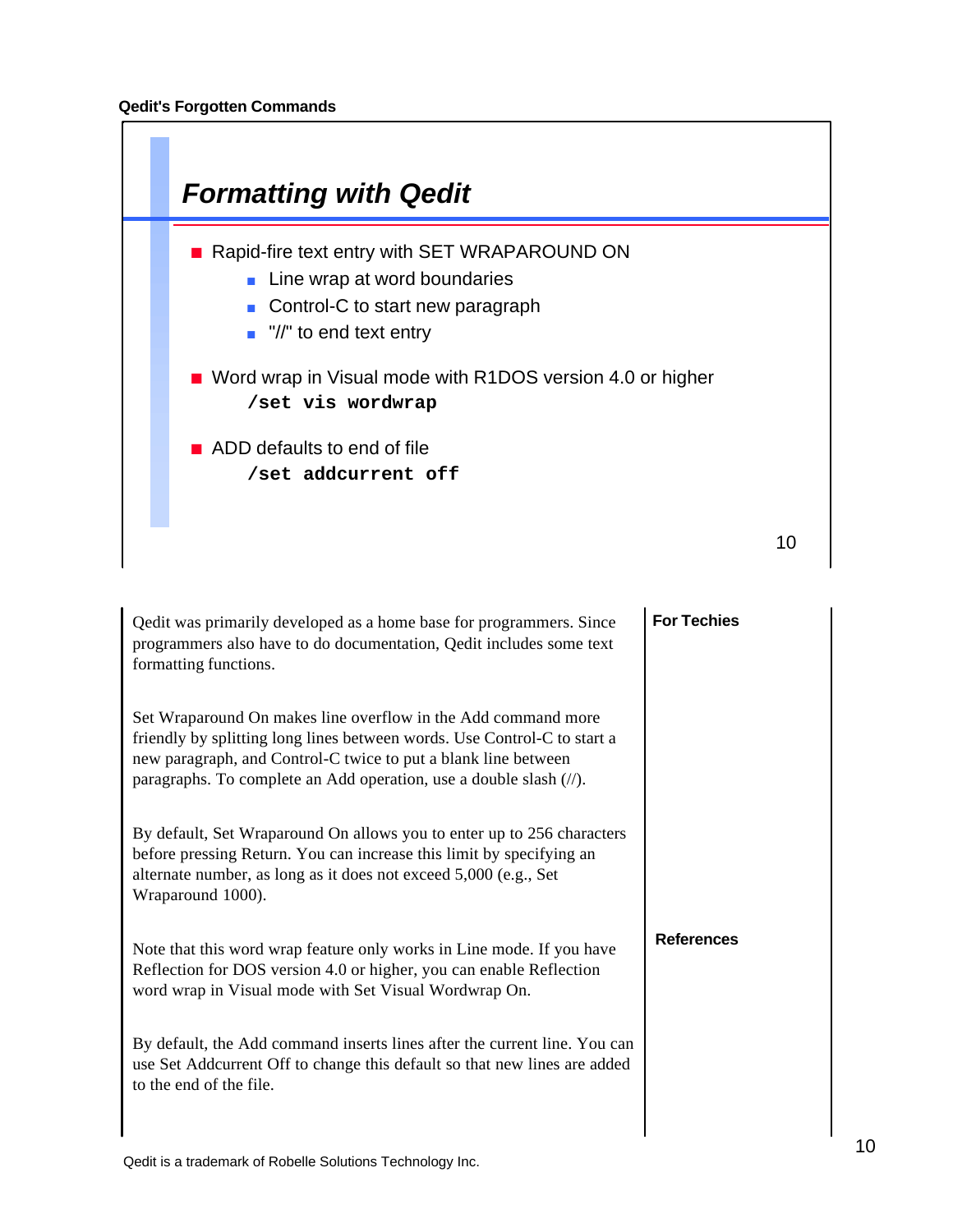

You can use the Justify command to center lines, left-justify or rightjustify text, or fill text into margins. The Justify command is unusual in that you specify a single line number to indicate the beginning of the line range. The range either ends at the end of the paragraph, or at the justification stop indicated by the Set Justify Start/Stop characters. By default, a blank line indicates the end of paragraph.

You can justify the margins in just two simple steps:

- 1. Specify margins for justification
- 2. Enter one of these commands:

| /justify centre | centre each line                  |
|-----------------|-----------------------------------|
| /justify left   | remove leading spaces             |
| /justify right  | straight right margin             |
| /justify format | fill lines, ragged right margin   |
| /justify both   | fill lines, both margins straight |

For hanging indents, use the Withindent keyword.

#### **For Techies**

Typically, you would configure your justification defaults by means of an appropriate Set Justify command in your Qeditmgr file.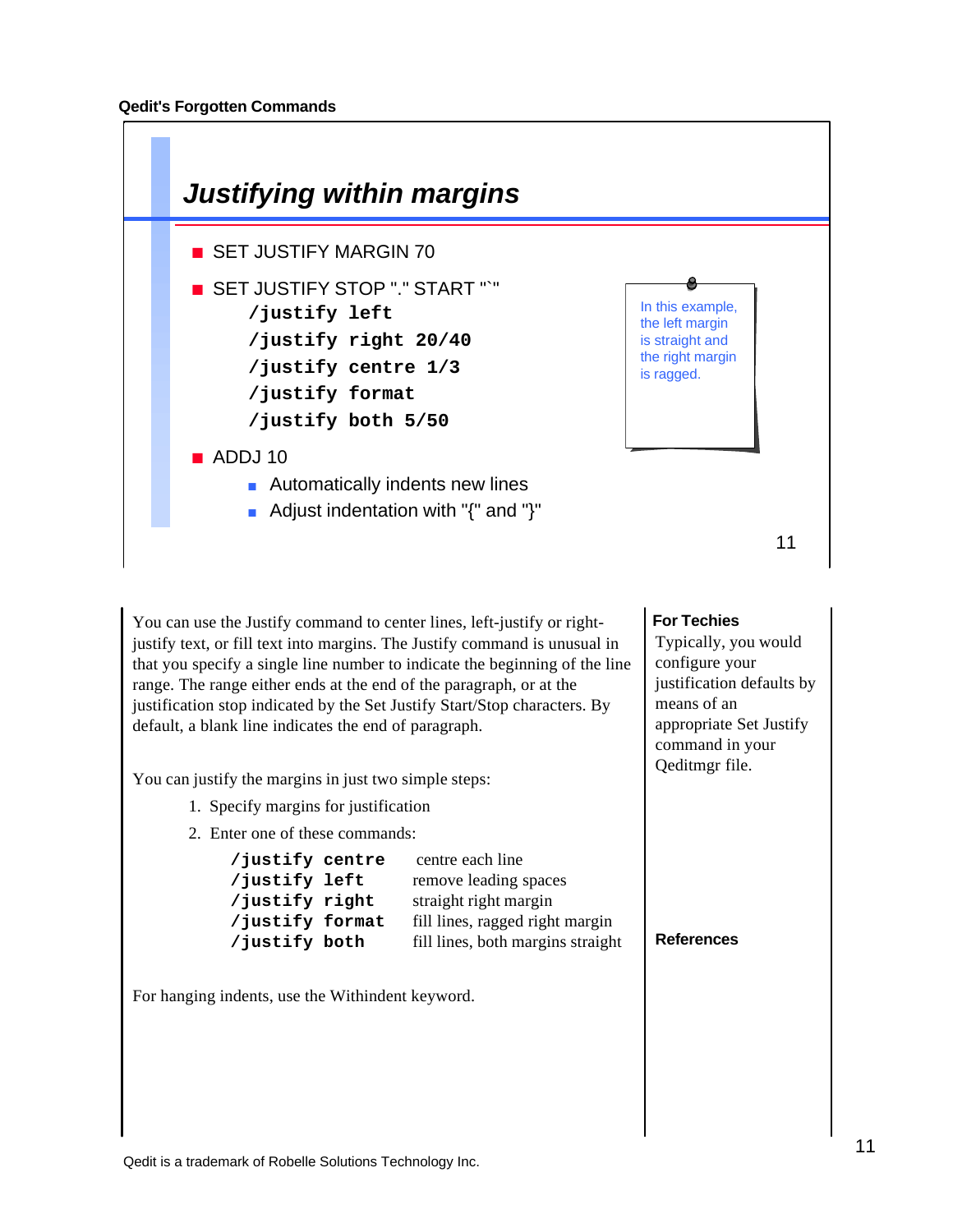

Since 1991, Robelle has provided Spell as a free bonus program to its customers. You can invoke it from within Qedit via the Spell and Word commands. The Spell command checks a rangelist of lines for spelling errors against the main, auxiliary, and user dictionaries, and reports words that are not found or that have the incorrect case. The SpellJ command displays the offending line and highlights the error so that you can modify it. You can select the American or British spelling when installing the main dictionary.

There are two ways you can look up individual words with the Word command. You can either use a "partial-key" search by adding "@" to the end of the word, or a "sound-alike" search by adding "!" behind the word.

You can print the *Spell User Manual* with the following command, **:run printdoc.pub.robelle;info="spell.doc.robelle"**

#### **For Techies**

#### **References**

For more information on configuring the Spell dictionaries and calling the Spell intrinsics from your applications, see the *Spell User Manual*.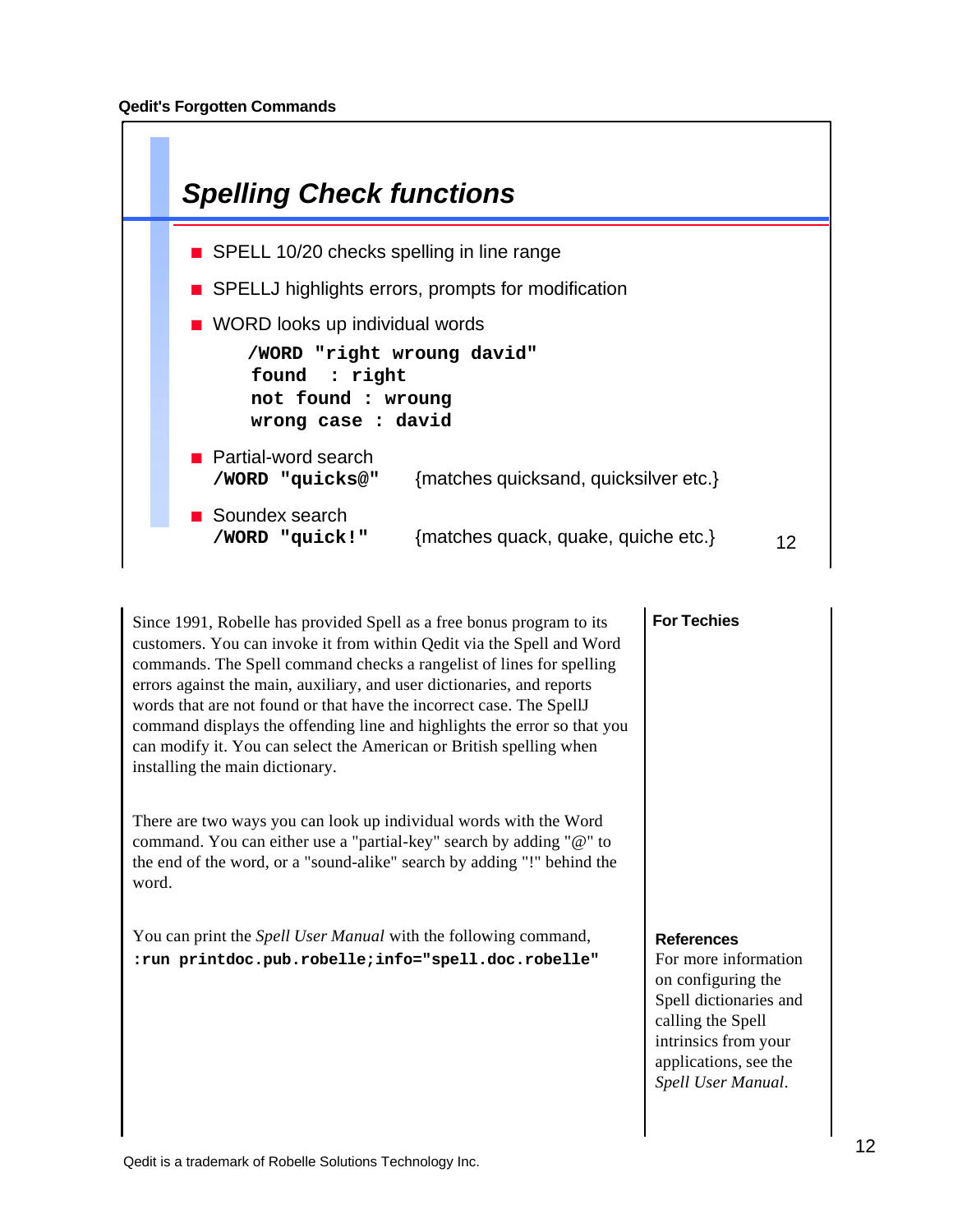

Replace is an innocuous-looking command. At first glance, it doesn't seem to do much more than the Add command except overwrite an existing line and pass the line number to the newly-entered text. However, if you combine this with the fact that you can only overwrite text in the current window, it becomes apparent how the Replace command can enable column editing within Qedit.

In this example, lines 21 to 40 are first saved in the Hold file and deleted from the current file. The editing window is then changed to start at column 30 so that the Replace command will only overwrite the text in columns 31 onwards. By setting the left margin back to column 1 (default), you would be able to see that the leftmost columns remain untouched, and the rightmost columns contain the newly-pasted text.

# **For Techies**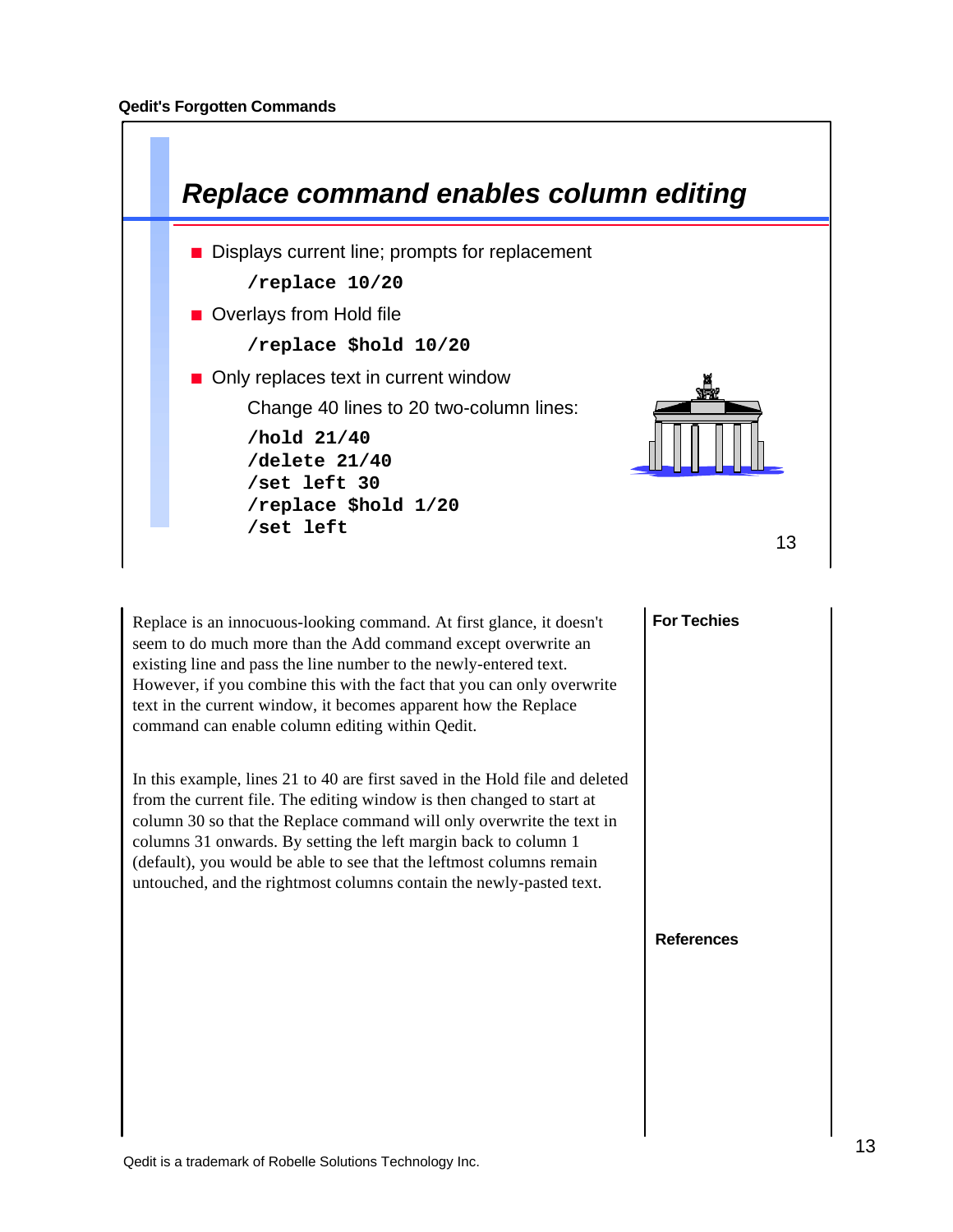

| Qedit remembers your commands during each session. By default, it<br>stores up to 1,000 commands, but you can increase this number by setting<br>a file equation prior to running Qedit (e.g. : File Qedredo; Disc=5000). | <b>For Techies</b><br>Qedit also accepts<br>MPEX-style shorthand<br>characters for the                                                            |        |                                                                 |
|---------------------------------------------------------------------------------------------------------------------------------------------------------------------------------------------------------------------------|---------------------------------------------------------------------------------------------------------------------------------------------------|--------|-----------------------------------------------------------------|
| Listredo                                                                                                                                                                                                                  | Shows your previous 20 commands                                                                                                                   |        | Listredo $($ , $)$ , Redo $($ , $)$ ,<br>and $Do(.,)$ commands. |
| Listredo @                                                                                                                                                                                                                | Displays all the commands that you entered in the<br>current Qedit session                                                                        |        |                                                                 |
|                                                                                                                                                                                                                           | Listredo <i>string</i> Lists all the commands in the Redo stack that<br>begin with the <i>string</i> pattern                                      |        |                                                                 |
| Do<br>modify it                                                                                                                                                                                                           | Re-executes the specified line without first allowing                                                                                             | you to |                                                                 |
| Do <i>string</i><br>string pattern                                                                                                                                                                                        | Re-executes the last command that begins with the                                                                                                 |        |                                                                 |
| Displays the specified line from the Redo stack; lets<br>you edit<br>Redo<br>the command before re-executing it                                                                                                           |                                                                                                                                                   |        | <b>References</b>                                               |
|                                                                                                                                                                                                                           | Alternatively, you can use Qedit's Before (B) command instead of Redo.<br>BJ performs the same operation as Listredo, and BQ is equivalent to Do. |        |                                                                 |
|                                                                                                                                                                                                                           |                                                                                                                                                   |        |                                                                 |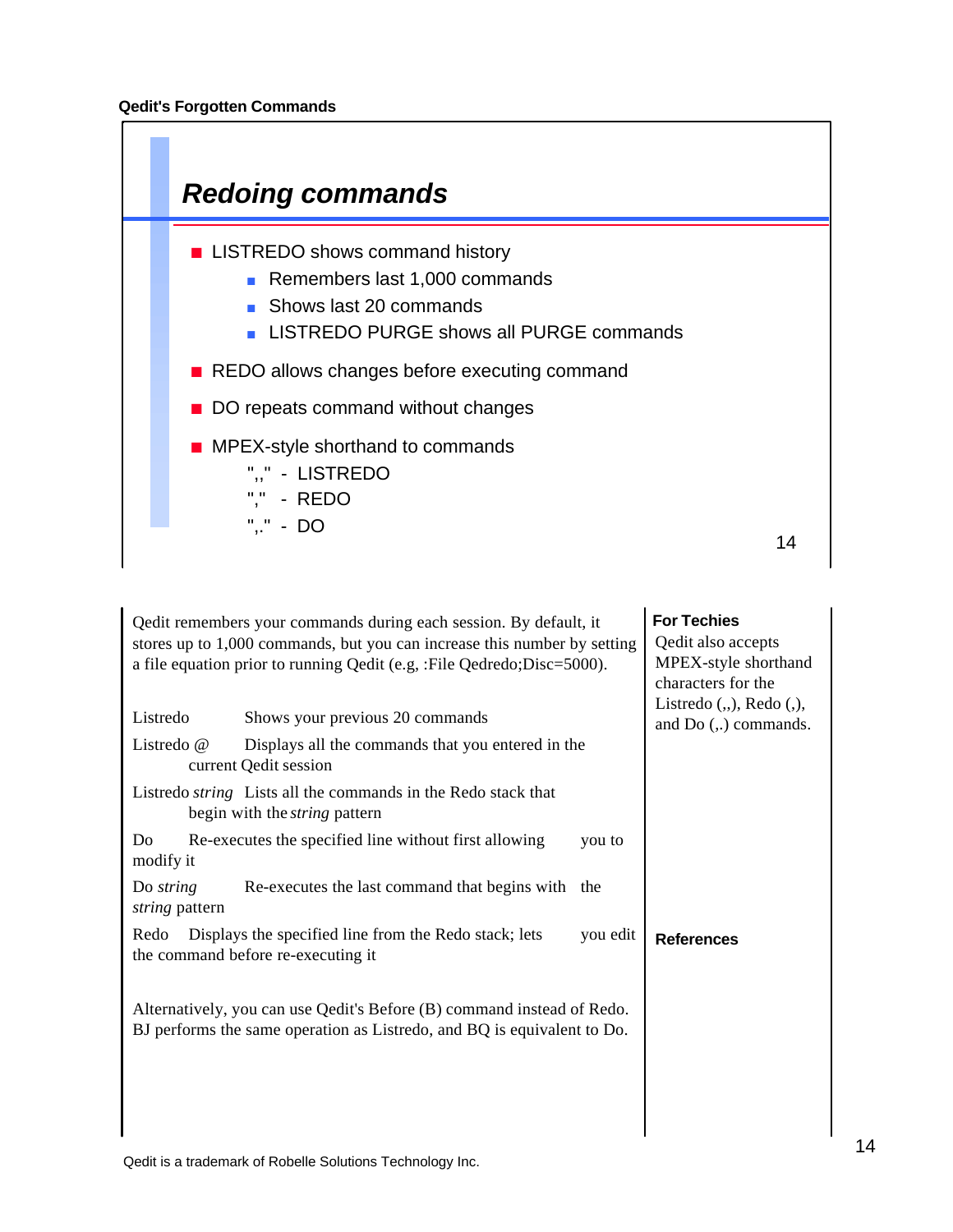

| Editing tasks are by nature repetitive. Since Qedit's goal is to simplify a<br>programmer's work, Qedit offers an easy way to automate repetitive<br>tasks with the Redo stack. You can echo useful commands to a disc file<br>and build a command file that can later repeat the same task.                                                        | <b>For Techies</b> |
|-----------------------------------------------------------------------------------------------------------------------------------------------------------------------------------------------------------------------------------------------------------------------------------------------------------------------------------------------------|--------------------|
| Listredo with the ; Unn option lists the commands as unnumbered lines,<br>and with the ;Out=Testemd option sends the output to a temporary disc<br>file called Testemd. Once they are in a file, you can insert "/" in front of<br>Qedit commands and save them as a command file which you can<br>invoke later.                                    |                    |
| Set UDC enables MPE/iX UDCs within your Qedit session. Qedit can<br>also execute UDCs without setting them at the operating system level.<br>While you are in Qedit, set udc myudc allows you to use the UDCs<br>in the Myudc file without affecting other users. This enables you to use<br>Qedit commands (prefaced with a "/") within your UDCs. | <b>References</b>  |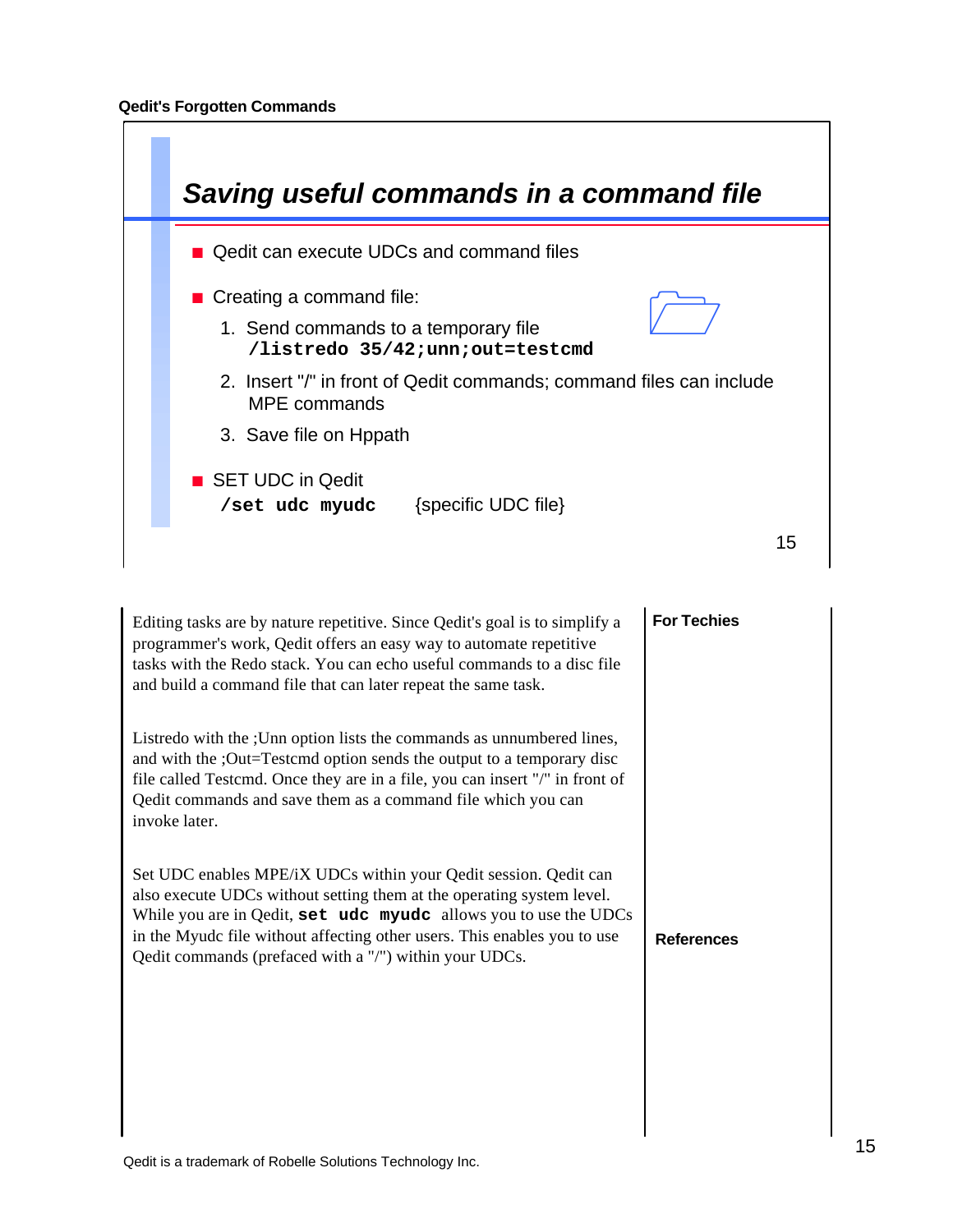

When Qedit is updating a screen of data in Visual mode, it reads the screen memory until it finds a "//" in the leftmost two columns. Anything after "//" is ignored. Since Qedit cannot determine what is valid edited text without the "//", it cannot update the changes to the file. The absence of "//" explains the "No // at the end, so no update" error message that you may have seen.

You can actually use this feature to help you add text to the end of a file. Instead of inserting several blank lines, filling them, and then updating them, you can just delete Qedit's template line, type in the required text, and enter a "//" in the leftmost columns of the line following the text.

If you enter a string in quotations at the homeline and press F7, Qedit goes to the next line that contains the string. If you enter a number after the string, Qedit starts searching for the string from the specified line number. A string followed by "[" and a number (n) tells Qedit to start searching for the nth occurrence of the string from the beginning of the file.

If you skip to a new position in a file and realize that it's not where you want to be, you can return to your previous position without knowing its line number. Simply enter "~" and press F7.

**For Techies**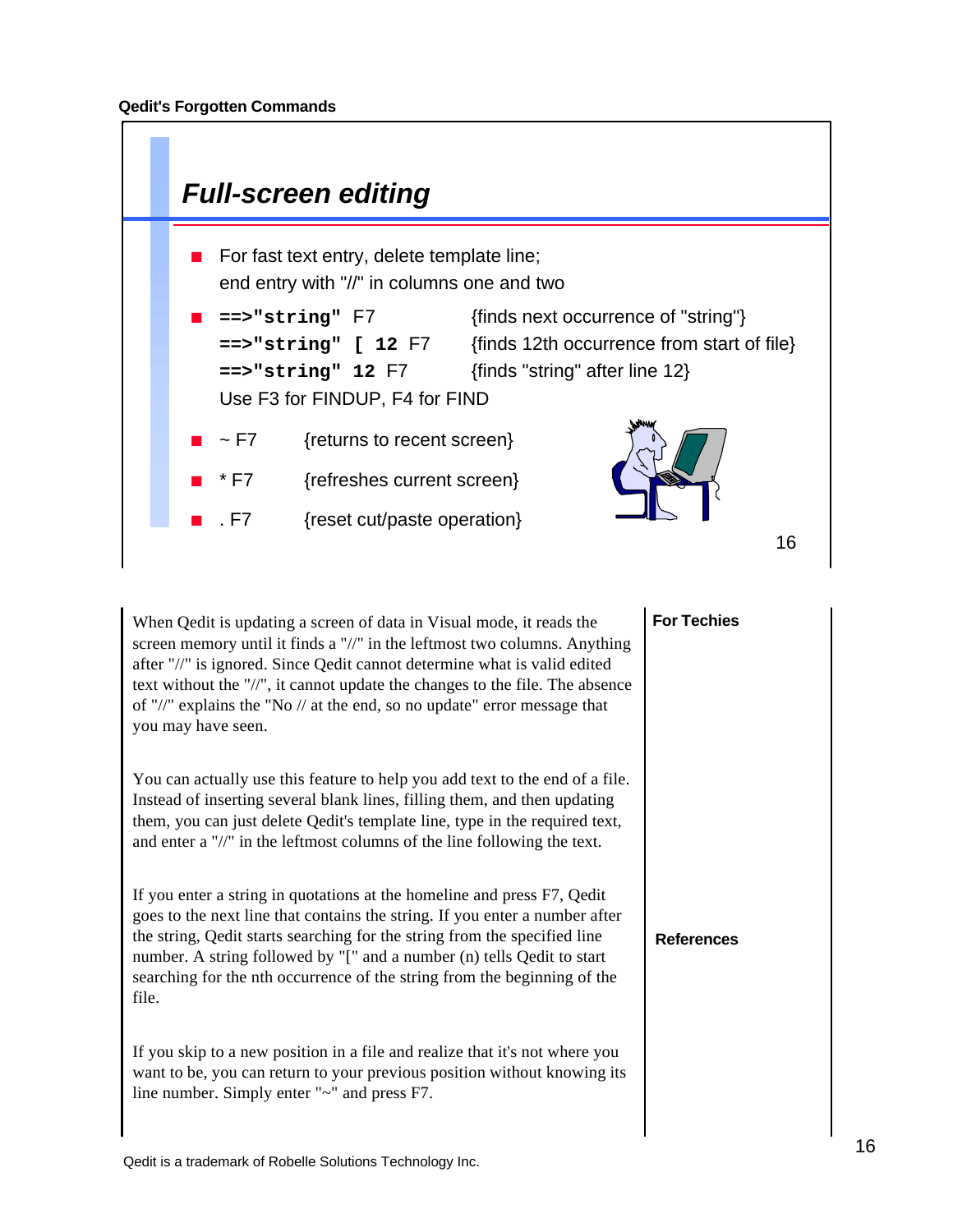

One often-requested Qedit enhancement for Visual mode involves multiple cut and paste operations within the same file. An implicit Hold is currently available with the Add operations that specify a line range. Copying (or moving) lines in Visual mode constitutes such an Add, and enables you to repeatedly add the same block of text from the temporary Hold0 file. A0 and B0 in the cut/paste columns indicate the position (**A**fter or **B**efore) that you can insert text from the Hold0 file.

#### **For Techies**